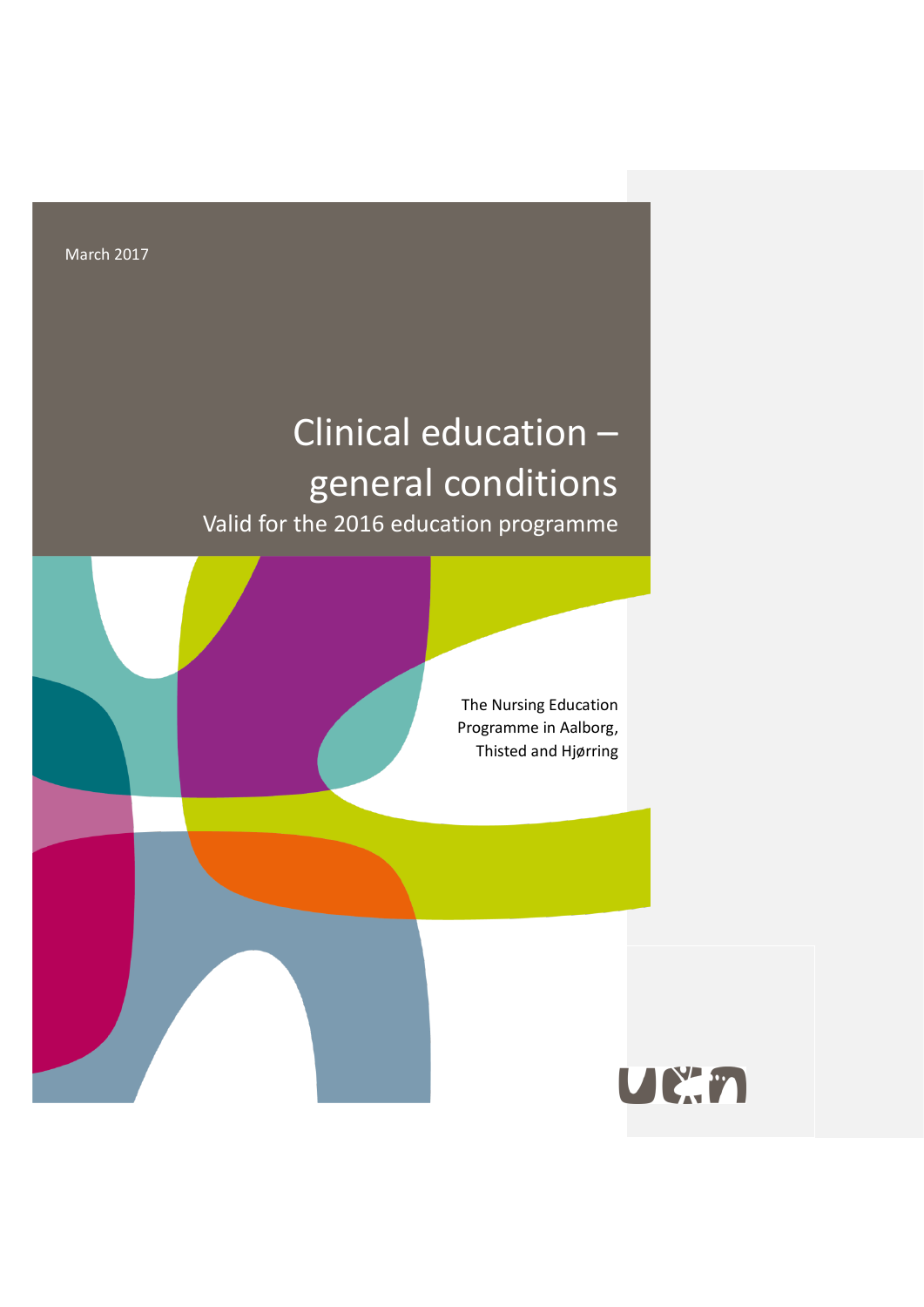# UEAN

## **Content**

| 1.<br>2. |       |                                                                                                                                                                                                                                            |  |  |
|----------|-------|--------------------------------------------------------------------------------------------------------------------------------------------------------------------------------------------------------------------------------------------|--|--|
| 2.1      |       |                                                                                                                                                                                                                                            |  |  |
|          | 2.1.1 |                                                                                                                                                                                                                                            |  |  |
|          |       |                                                                                                                                                                                                                                            |  |  |
|          | 2.1.2 | Prerequisites must be included in the planning of work placement (clinical<br>training) to achieve the learning outcome for the work placement of the semester<br>and must be described according to 'knowledge, skills and competencies'. |  |  |
|          | 2.1.3 |                                                                                                                                                                                                                                            |  |  |
| 3.       |       |                                                                                                                                                                                                                                            |  |  |
| 3.1      |       |                                                                                                                                                                                                                                            |  |  |
| 3.2      |       |                                                                                                                                                                                                                                            |  |  |
| 4.       |       |                                                                                                                                                                                                                                            |  |  |
| 5.       |       |                                                                                                                                                                                                                                            |  |  |
| 5.1      |       |                                                                                                                                                                                                                                            |  |  |
|          |       | Overview of distribution of interprofessional theoretical and clinical ECTS points                                                                                                                                                         |  |  |
| 5.2      |       |                                                                                                                                                                                                                                            |  |  |
|          |       |                                                                                                                                                                                                                                            |  |  |
| 6.       |       |                                                                                                                                                                                                                                            |  |  |
| 6.1      |       | Guidelines for administration of medicine, infusion and transfusion therapy  10                                                                                                                                                            |  |  |
| 7.       |       |                                                                                                                                                                                                                                            |  |  |
| 7.1      |       |                                                                                                                                                                                                                                            |  |  |
| 7.2      |       |                                                                                                                                                                                                                                            |  |  |
| 7.3      |       |                                                                                                                                                                                                                                            |  |  |
| 8.       |       |                                                                                                                                                                                                                                            |  |  |
|          | 8.1.1 |                                                                                                                                                                                                                                            |  |  |
|          | 8.1.2 |                                                                                                                                                                                                                                            |  |  |
| 9.       |       |                                                                                                                                                                                                                                            |  |  |
| 10.      |       |                                                                                                                                                                                                                                            |  |  |
| 10.1     |       |                                                                                                                                                                                                                                            |  |  |
| 10.2     |       |                                                                                                                                                                                                                                            |  |  |
| 10.3     |       |                                                                                                                                                                                                                                            |  |  |
| 10.4     |       |                                                                                                                                                                                                                                            |  |  |
| 10.5     |       |                                                                                                                                                                                                                                            |  |  |
| 10.6     |       |                                                                                                                                                                                                                                            |  |  |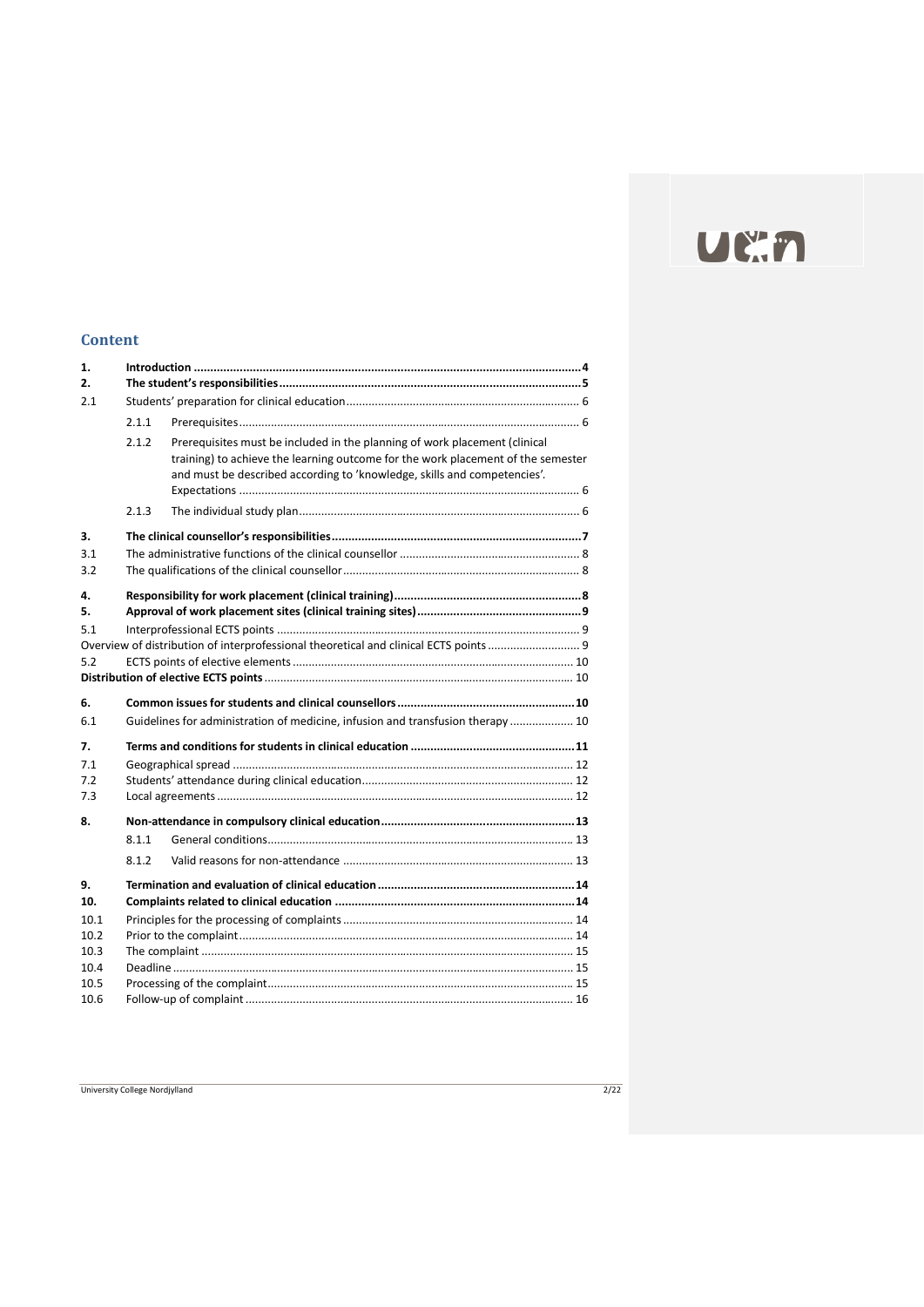| 11.<br>12.<br>13. |                                                                    |  |
|-------------------|--------------------------------------------------------------------|--|
| 14.               |                                                                    |  |
| 14.1              |                                                                    |  |
| 14.2              |                                                                    |  |
| 14.3              |                                                                    |  |
| 15.               | Appendix 1 The meeting to discuss prerequisites and expectations18 |  |
| 16.               |                                                                    |  |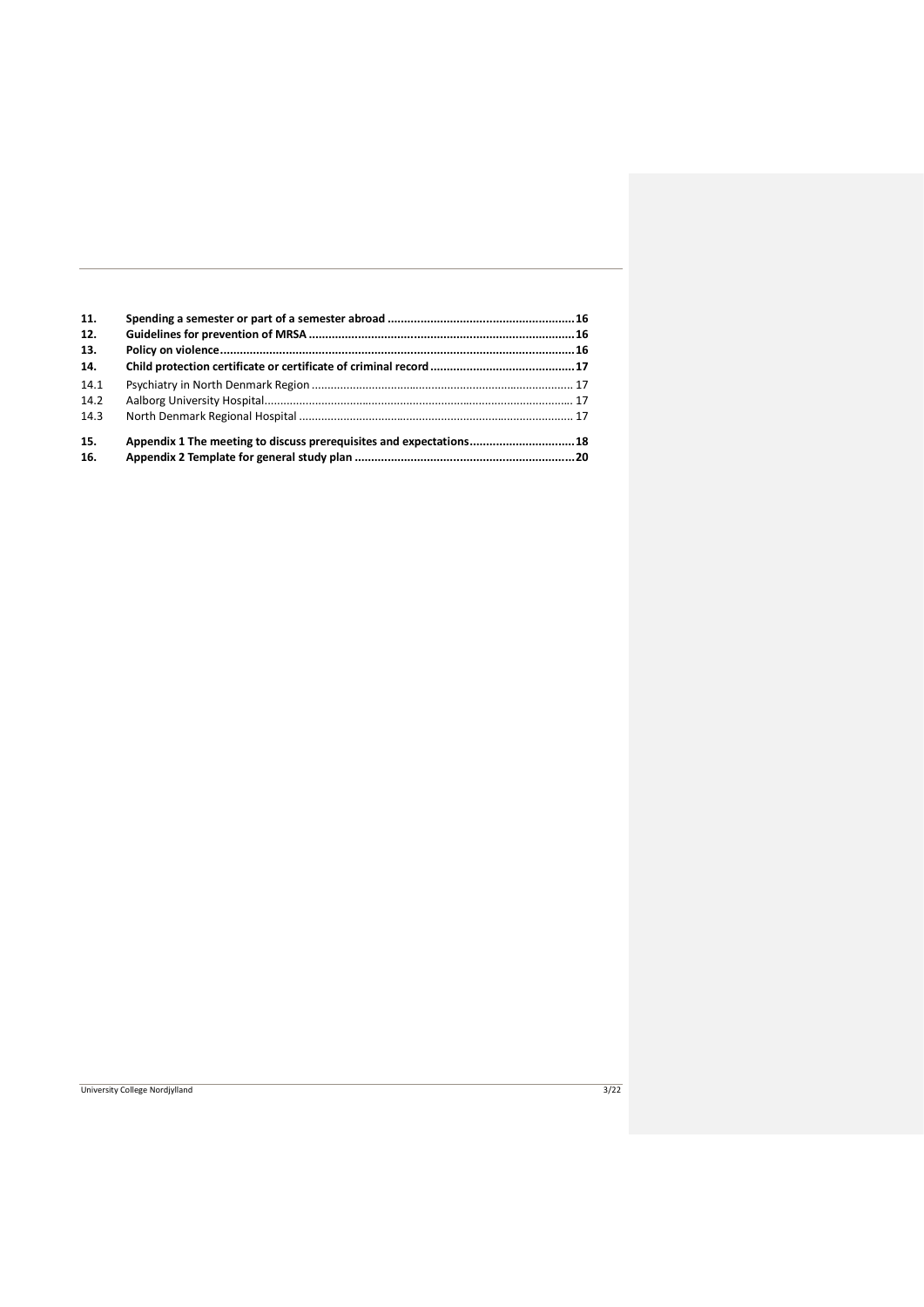## <span id="page-3-0"></span>**1. Introduction**

"Clinical education – general conditions" can be used by nursing students in work placement (clinical training) and by clinical counsellors currently teaching or going to teach students in their department.

The document includes a number of answers to frequently asked questions from nursing students in connection with clinical education during the course of the nursing education programme. The clinical counsellors, both new and experienced counsellors, can also find answers to many questions.

"Clinical education – general conditions" is divided into three sections. The first section focuses on the student's responsibility before, during and after clinical education. The second section focuses on the responsibility of clinical counsellors and the competencies required to perform the pedagogical task of being a clinical counsellor. The last section includes practical information on the student's competencies in dispensing and administration of medicine, attendance in clinical education and evaluation of a work placement (clinical training) etc.

#### University College Nordjylland 4/22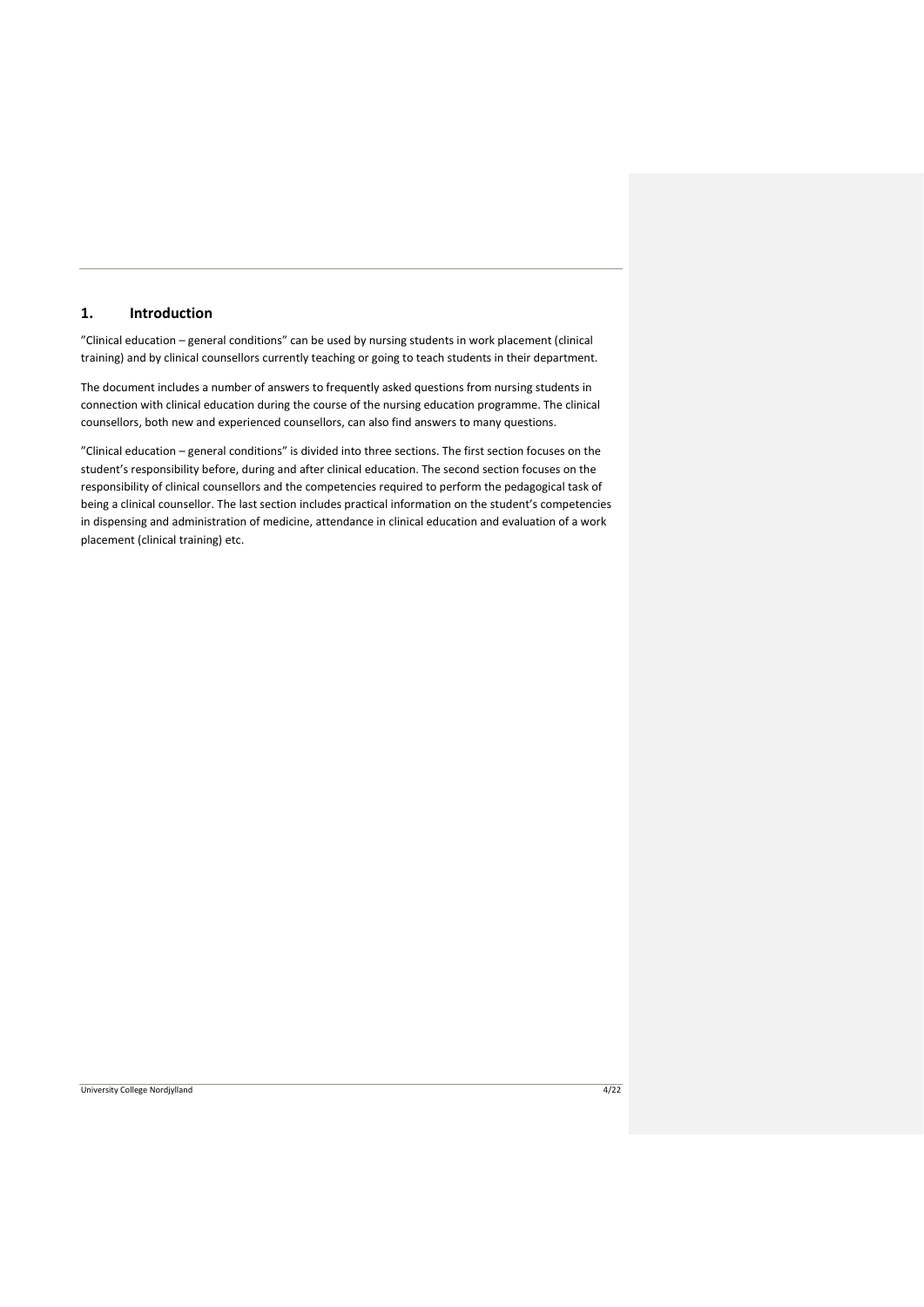## <span id="page-4-0"></span>**2. The student's responsibilities**

The student's responsibilities in the planning of the work placement (clinical training) are to:

- Describe clinical and theoretical prerequisites and expectations to the work placement (clinical training) in the preparation for the meeting discussing prerequisites and expectations
- Analyse and interpret the clinical learning outcome of the semester (in accordance with the semester descriptions)
- Thoroughly read the general study plan of the work placement site (clinical training site)
- Bring and include results of the student's learning style test if available
- Draft and actively apply the individual clinical study plan (located at Praktikportalen under the headline: semester flow)
- Prepare a midway written evaluation at semesters equivalent to 10 ECTS points or more
- Meet the obligation to evaluate the work placement site (clinical training site).

To show the will to and responsibility towards continued professional development by:

- Being prepared and actively take part in evaluations, planned individual counselling and/or group counselling sessions
- Describing the individual study plan and apply it together with the study activity model to continue progression of the professional development
- Being co-responsible for choosing the content and method in relation to prerequisites and learning outcome in clinical education
- Participating actively in reflections on planned and performed nursing actions together with the department nursing staff
- Reflecting critically on the norms and values characterising nursing at the work placement site (clinical training site)
- Planning, actively performing and evaluating nursing interventions in collaboration with patients/residents/citizens and relatives
- Documenting planned and performed nursing
- Showing responsibility towards and actively participating in planning study activities
- Drafting and up-dating literature in the individual study plan
- Using clinical counsellors, other members of staff at the work placement site (clinical training site), lecturers and fellow students as partners in professional discussions
- Working within the area of responsibility and competencies as a nursing student at a given semester
- Using Praktikportalen actively in the written communication when relevant for the work placement (clinical training).

#### University College Nordjylland 5/22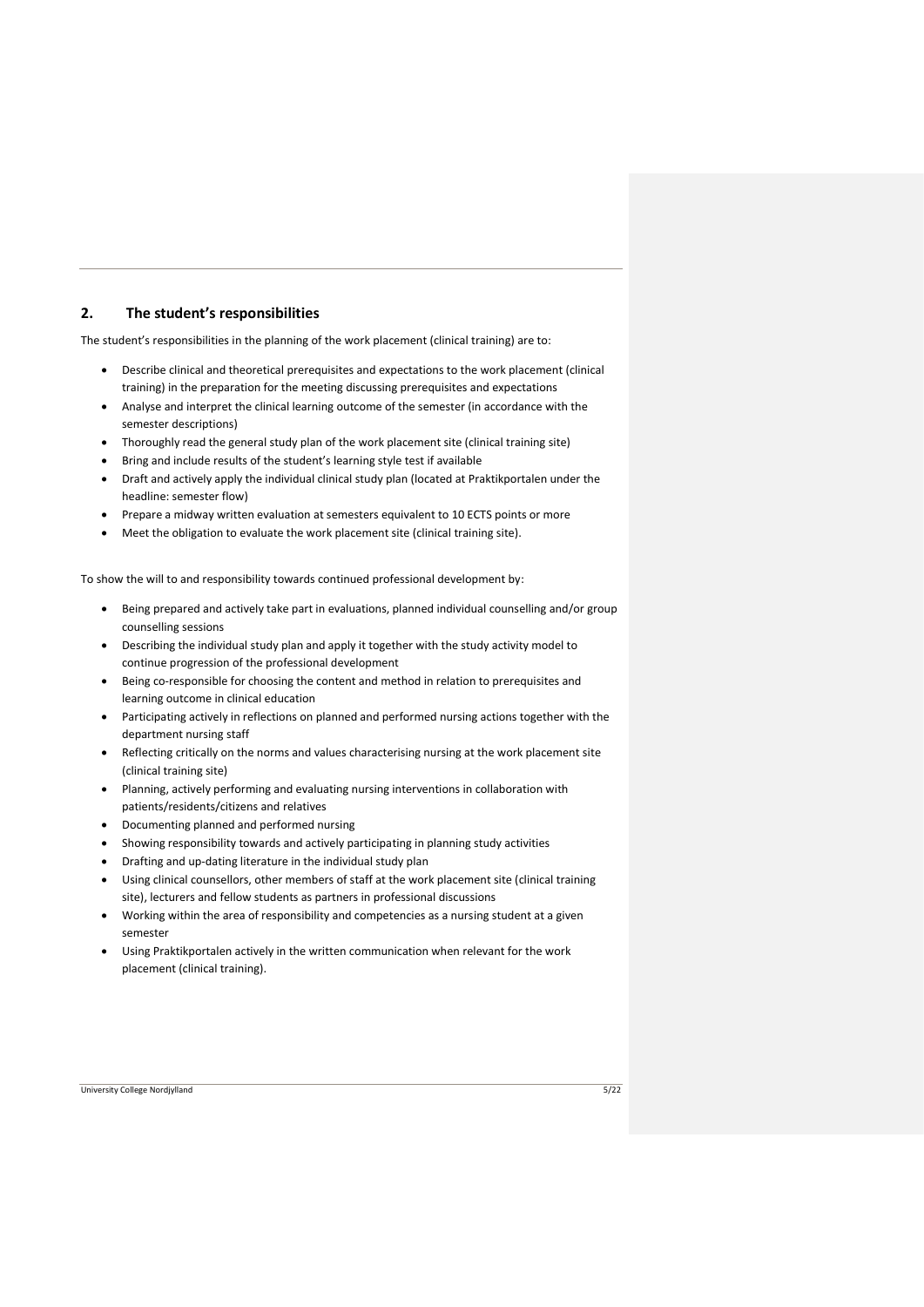#### <span id="page-5-0"></span>**2.1 Students' preparation for clinical education**

Early in the work placement (clinical training), a meeting is held with the clinical counsellor discussing prerequisites and expectations.

#### <span id="page-5-1"></span>**2.1.1 Prerequisites**

Theoretical and clinical prerequisites can be described on the basis of the following questions and with help from the individual study plan(s) from previous semesters:

- How can experiences from previous theoretical and clinical semesters be applied in the current semester?
- How can experiences be used concerning studying based on learning style tests?
- Which values are important in the meeting with other people?
- How do you work with your professional identity?
- <span id="page-5-2"></span>**2.1.2 Prerequisites must be included in the planning of work placement (clinical training) to achieve the learning outcome for the work placement of the semester and must be described according to 'knowledge, skills and competencies'. Expectations**

Describe expectations to the future collaboration with the work placement site (clinical training site):

- What characterises a good collaboration?
- Own contribution to the collaboration with staff, patients/citizens and relatives
- Expectations to collaborators

Describe expectations to counselling:

- When should the clinical counsellor be able to access the individual study plan at Praktikportalen?
- Mutual agreements on confidentiality related to counselling
- Possibilities for counselling before, during and after

See appendix 1.

#### <span id="page-5-3"></span>**2.1.3 The individual study plan**

The student must draft an individual study plan for each weekly counselling session and upload it to Praktikportalen so the clinical counsellor can access it. The individual study plan must support reflection and learning during work placement (clinical training) and support the collaboration with the clinical counsellor and the other members of the nursing staff allowing the student to have a work placement period (clinical training period) with individual and differentiated possibilities for learning. The student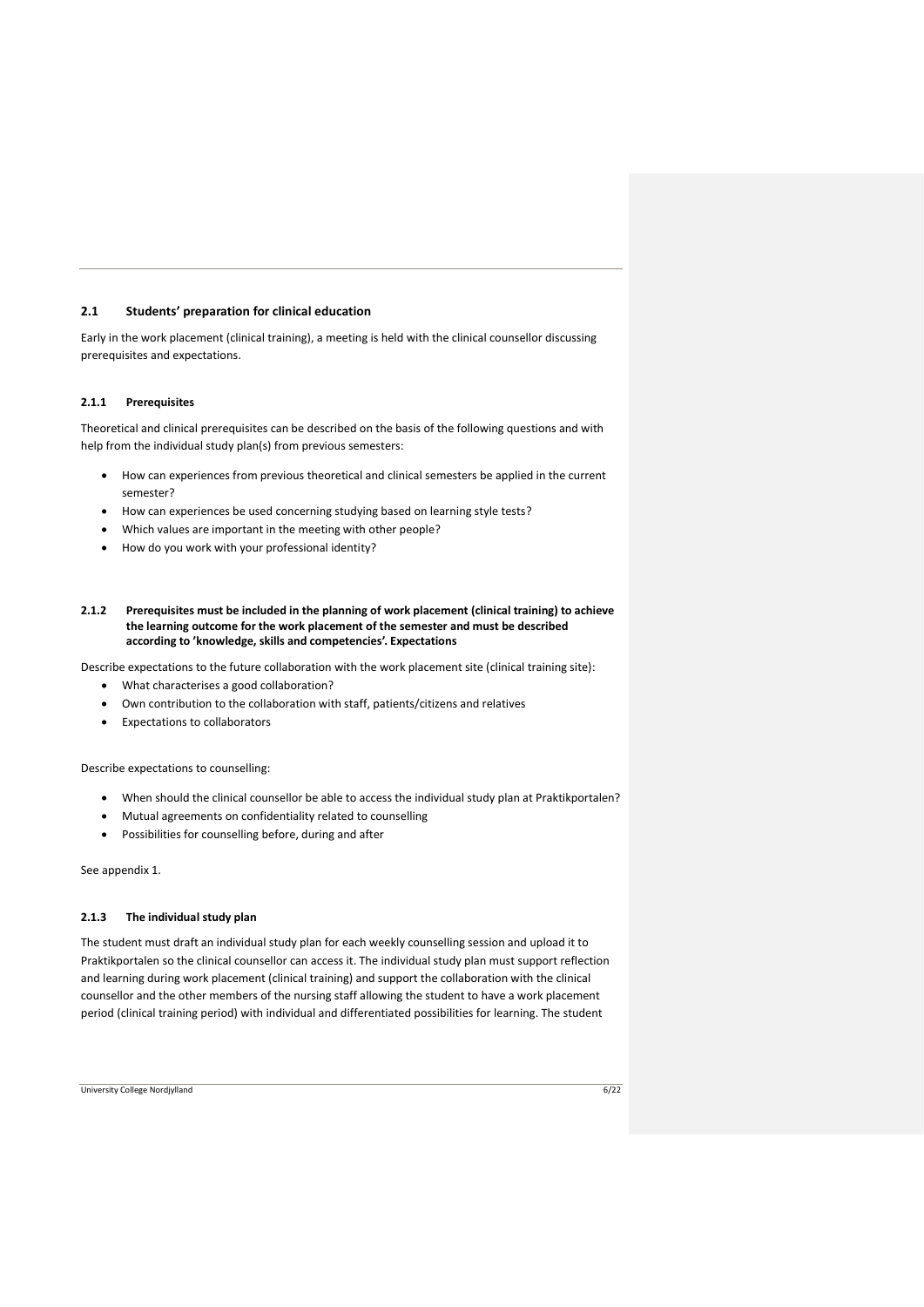documents the literature to be read during the work placement (clinical training) in the individual study plan. This means 30 pages of new literature for each clinical ECTS point, equivalent to 45 pages per week.

An active document can be retrieved at Praktikportalen under the headline: semester flow.

## <span id="page-6-0"></span>**3. The clinical counsellor's responsibilities**

The clinical counsellor is responsible for:

- coordinating, organising and ensuring the possibilities for completion and progression of the clinical education for each individual student
- requesting and contributing to making the individual clinical study plan an active part of the work placement (clinical training)
- contributing to creating a learning environment at the work placement site (clinical training site) making it possible for the student to achieve the learning outcome
- Using Praktikportalen actively in the written communication with the student when it is relevant during the work placement (clinical training)
- Participating as the examiner at the internal clinical examination.

The clinical counsellor must guide, support and be a positive role model by:

- Supporting the student in developing a professional identity as a nurse
- Teaching the student during relevant learning situations
- Creating the possibility for reflection to support the student's formation of experiences
- Evaluating and assessing the student's professional level to further plan learning situations
- Supporting the student's processing of emotional experiences when encountering serious disease and death
- Ensuring completion of interprofessional and elective clinical pathways
	- Structuring learning including the planning and completion of:
		- − Introduction to the department and the speciality
		- − A meeting discussion prerequisites and expectations
		- − Planned counselling on the basis of a written presentation by the student/the individual study plan
		- − A midway evaluation at semesters exceeding 10 ECTS points
		- − Assessment of the clinical education
		- The internal clinical examination.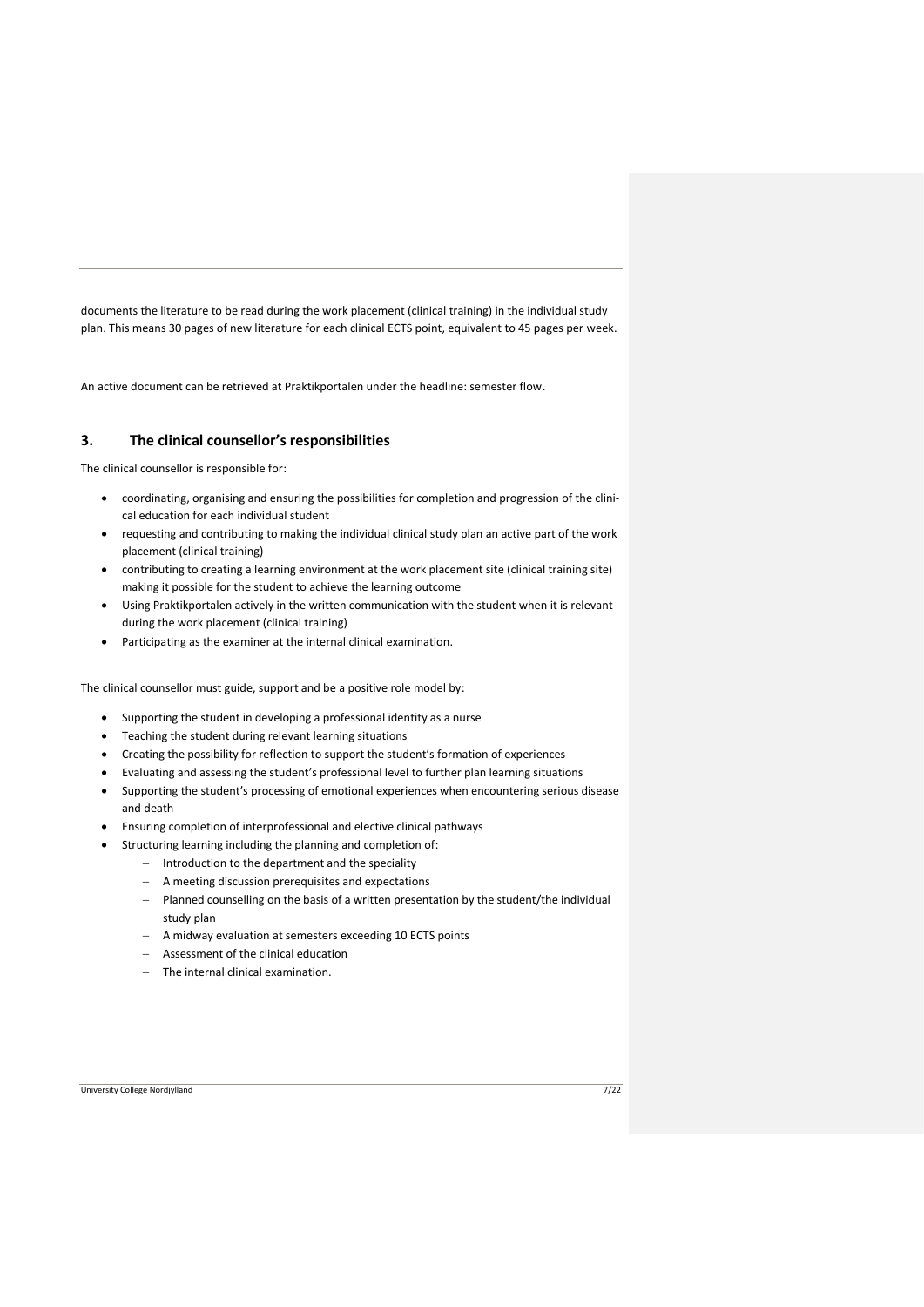#### <span id="page-7-0"></span>**3.1 The administrative functions of the clinical counsellor**

- To draft a general study plan describing the learning opportunities at each semester in the specific department
- To organise the student's work placement (clinical training) to ensure progression from being observing to independently performing nursing actions
- To organise a differentiated education offer, including support and counselling to the practiceoriented student, the profession-oriented student and the academically oriented student
- To include the student in relevant development tasks at the work placement site (clinical placement site)
- To register the attendance of the student for 30 hours/week during the work placement (clinical training)
- To delegate relevant teaching and counselling tasks to other nurses depending on their knowledge and experience
- To participate in planned study activities
- To help the student choose patient(s) and/or relevant problems before completion of the planned study activity
- To select patients/citizens for clinical examinations
- To approve the relevance and extent of the student's literature in the individual study plan.

#### <span id="page-7-1"></span>**3.2 The qualifications of the clinical counsellor**

The following demands for qualifications of clinical counsellors in UCN have been agreed:

- As a minimum, the clinical counsellor must have completed the clinical counsellor education programme (1/6 full-time equivalent of a diploma education programme including pedagogics) or similar
- A minimum of two years of experience as a clinical nurse
- Ability to demonstrate and communicate values, current concepts, theories and methods of the nursing profession
- Familiarity with the theories, concepts and methods in the nursing education programme
- Participation in the development of the nursing education programme and the nursing profession.

## <span id="page-7-2"></span>**4. Responsibility for work placement (clinical training)**

The responsibility for ensuring that the work placement (clinical training) makes it possible for the student to achieve the learning outcome at each work placement site (clinical training site) is divided between the nursing responsible for clinical education, the clinical counsellor, the student, the management at the work placement site (clinical training site) and the lecturer at the educational institution.

University College Nordjylland 8/22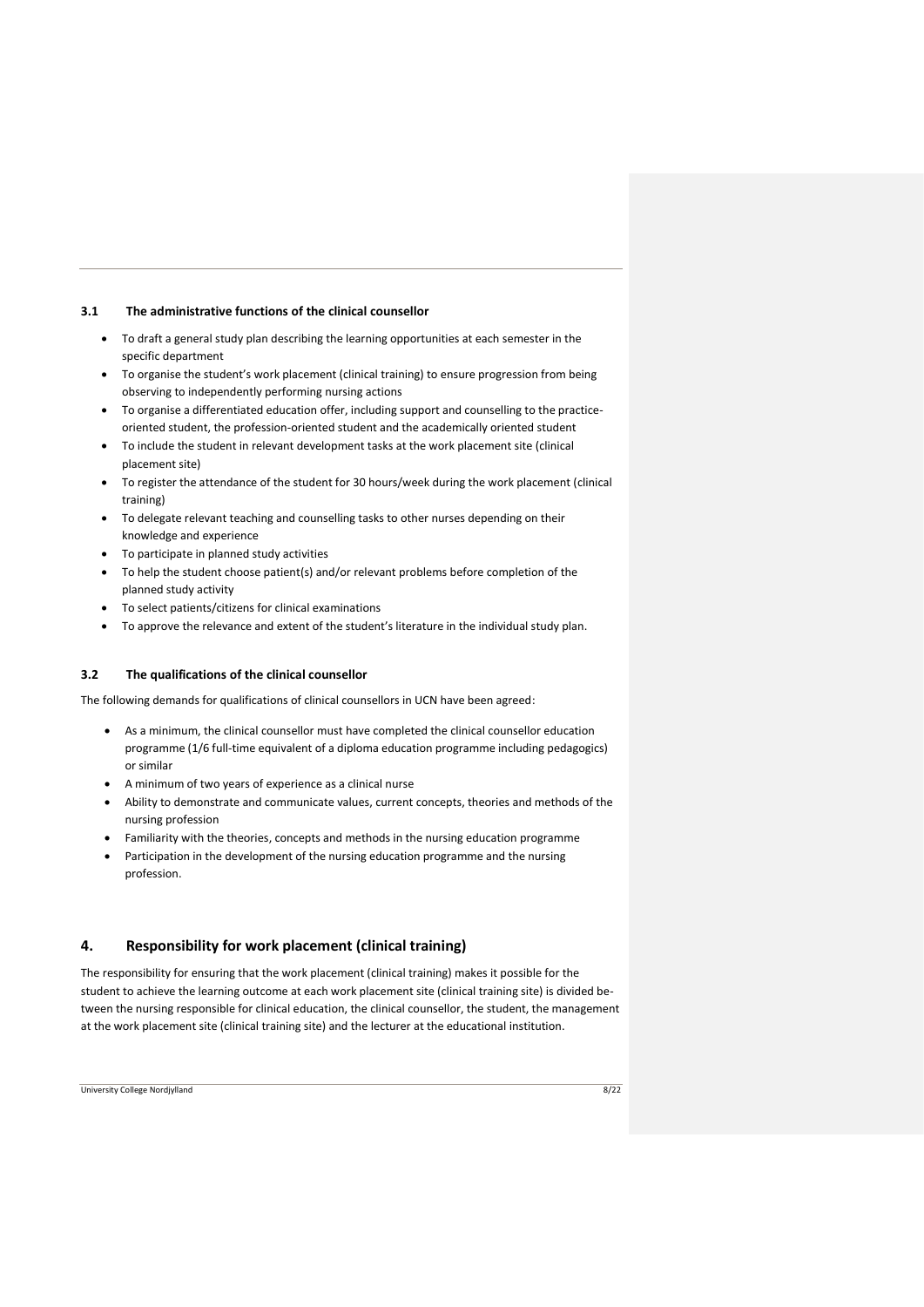The nurse responsible for clinical education is employed at the work placement sites (clinical training sites) and can hold different job positions. Please see the description of functions at each work placement site (clinical training site).

The nurse responsible for clinical education is responsible for:

• The overall and coordinated organisation of the clinical education.

## <span id="page-8-0"></span>**5. Approval of work placement sites (clinical training sites)**

Please see the curriculum. All work placement sites (clinical training sites) must make a general study plan. A template for a general study plan is available in appendix 1.

## <span id="page-8-1"></span>**5.1 Interprofessional ECTS points**

Each work placement site (clinical training site) plans a total of 13 interprofessional ECTS points (see distribution below). At the 6th semester there are 10 ECTS points equivalent to 180 hours of attending clinical education.

There is an increased focus on coherent patient pathways where quality and efficiency are improved. It is demanded from the future healthcare professionals that they are confident in working interprofessionally and able to involve patients and relatives.

Description of part of the general study plan of the work placement site (clinical training site).

<span id="page-8-2"></span>**Overview of distribution of interprofessional theoretical and clinical ECTS points** 

| Semester     | <b>Theoretical ECTS</b> | <b>Clinical ECTS</b> |  |
|--------------|-------------------------|----------------------|--|
| 1st semester | 1                       |                      |  |
| 2nd semester |                         | 1                    |  |
| 3rd semester |                         | 1                    |  |
| 4th semester | 6                       | 1                    |  |
| 5th semester |                         |                      |  |
| 6th semester |                         | 10                   |  |
| 7th semester |                         |                      |  |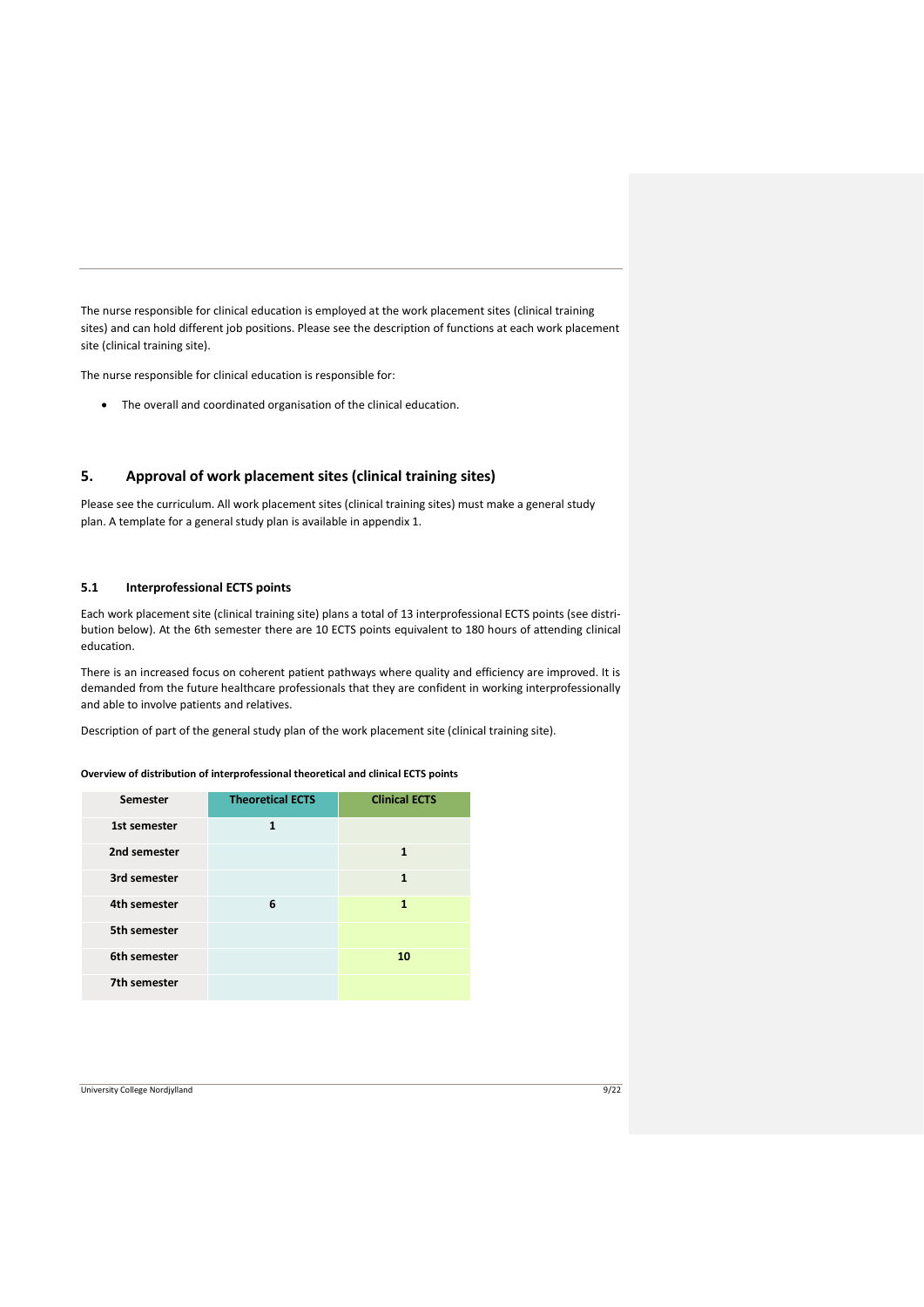## <span id="page-9-0"></span>**5.2 ECTS points of elective elements**

Each work placement site (clinical training site) plans the relevant elective ECTS points (see distribution below).

There is an increased focus on coherent patient pathways where quality and efficiency are improved. It is demanded from the future healthcare professionals that they have an increased understanding of coherent patient pathways and the elective ECTS points are thus planned and thematised to meet this demand.

#### <span id="page-9-1"></span>**Distribution of elective ECTS points**

| Semester     | <b>Theoretical ECTS</b> | <b>Clinical ECTS</b> |  |
|--------------|-------------------------|----------------------|--|
| 1st semester |                         |                      |  |
| 2nd semester |                         | 4                    |  |
| 3rd semester |                         | 3                    |  |
| 4th semester |                         | 3                    |  |
| 5th semester |                         |                      |  |
| 6th semester |                         |                      |  |
| 7th semester | 5                       | 5                    |  |

#### <span id="page-9-2"></span>**6. Common issues for students and clinical counsellors**

### <span id="page-9-3"></span>**6.1 Guidelines for administration of medicine, infusion and transfusion therapy**

With increasing responsibility and competencies during the course of education, the student must be educated to manage the functions of a nurse in relation to administration and dispensing of medicine and to use a frame for prescription of drugs.

The nursing professional responsibility related to delegation of the administration and dispensing of medicine for the student lies with the clinical counsellor/the nurses at the work placement site (clinical training site). This applies at all levels of the education programme. An independent nursing professional responsibility cannot be placed on the student.

The student has a criminal responsibility in accordance with the criminal law. If the student has acted

University College Nordjylland 10/22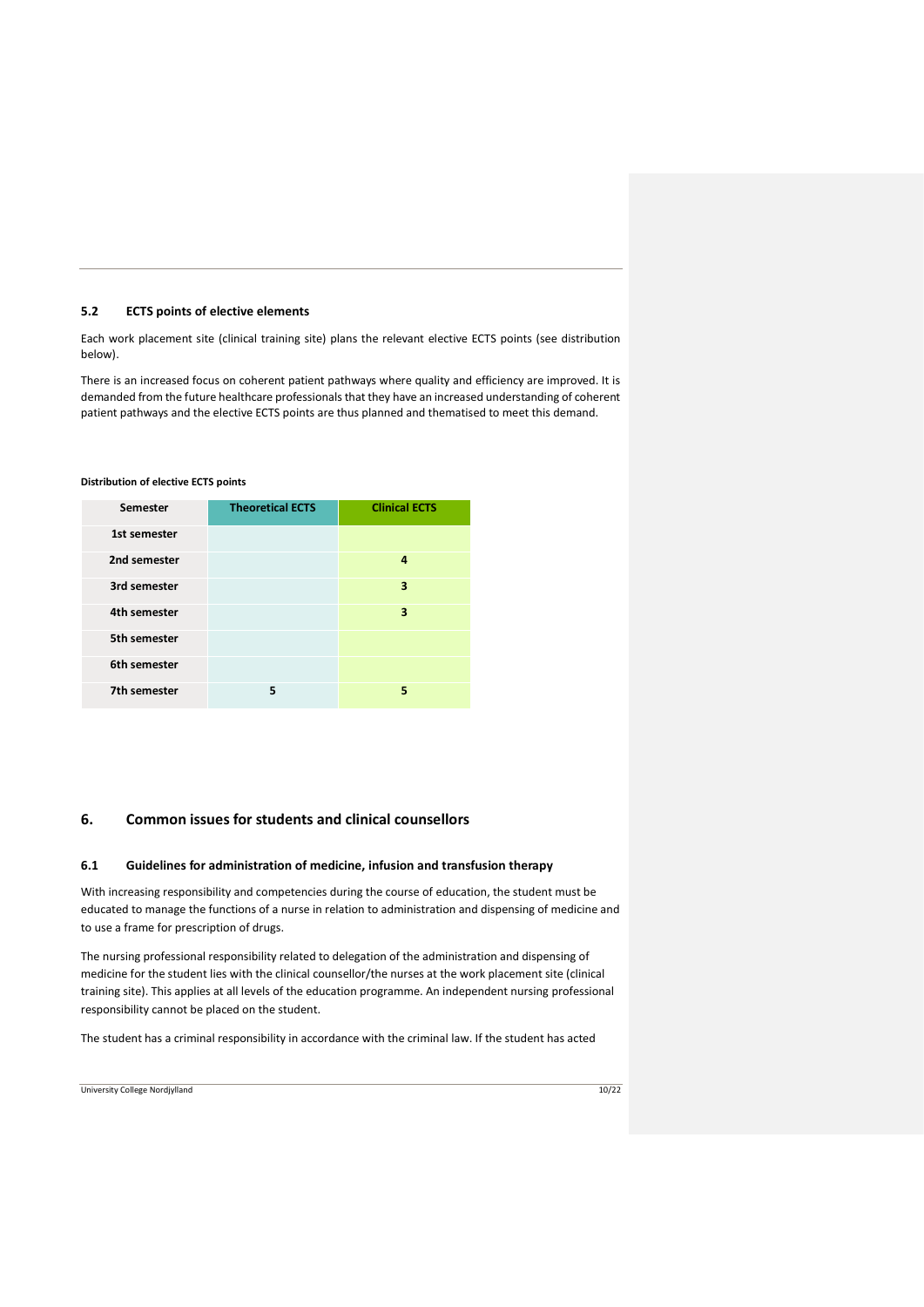against the instructions of the doctor or nurse, it may influence the student's course of education.

It is the task and responsibility of the clinical counsellor to ensure that the student has insight in the guidelines at the work placement site (clinical training site) and practices related to administration of medicine.

In connection with the meeting discussing prerequisites and expectations, the clinical counsellor can elaborate on the student's knowledge, skills and competencies in relation to administering and dispensing medicine.

| <b>Handling of medicine</b>                                                                              | 2nd semes- | 3rd semester | 4th semester | 6th semes- |
|----------------------------------------------------------------------------------------------------------|------------|--------------|--------------|------------|
|                                                                                                          | ter        |              |              | ter        |
| All types of administration<br>- except injections, non-<br>isotone infusions and in-<br>fusion of drugs | $\div$     | $\ddot{}$    | $\ddot{}$    | $\ddot{}$  |
| Subcutaneous and intra-<br>muscular injections                                                           | $\div$     | $\ddot{}$    | $\ddot{}$    | $\ddot{}$  |
| Intravenous injection                                                                                    | ÷          | ÷            | ÷            | $+$        |
| Epidural injection                                                                                       | $\div$     | $\div$       | ÷            | $+$        |
| Infusion therapy                                                                                         | $\div$     | $\div$       | ÷            | $\ddot{}$  |
| PRN medicine                                                                                             | $\div$     | $\ddot{}$    | $\ddot{}$    | $\ddot{}$  |
| Alternative medicine                                                                                     | $\div$     | ÷            | ÷            | $\ddot{}$  |
| Administration of blood<br>components                                                                    | ÷          | ÷            | ÷            | $\ddot{}$  |

Descriptions of individual subjects can be found in the semester description, which can be found at Praktikportalen.

## <span id="page-10-0"></span>7. **Terms and conditions for students in clinical education**

UCN ensures that work placement (clinical training) is planned in accordance with the ministerial orders. The student is obligated to complete the clinical education at the work placement sites (clinical training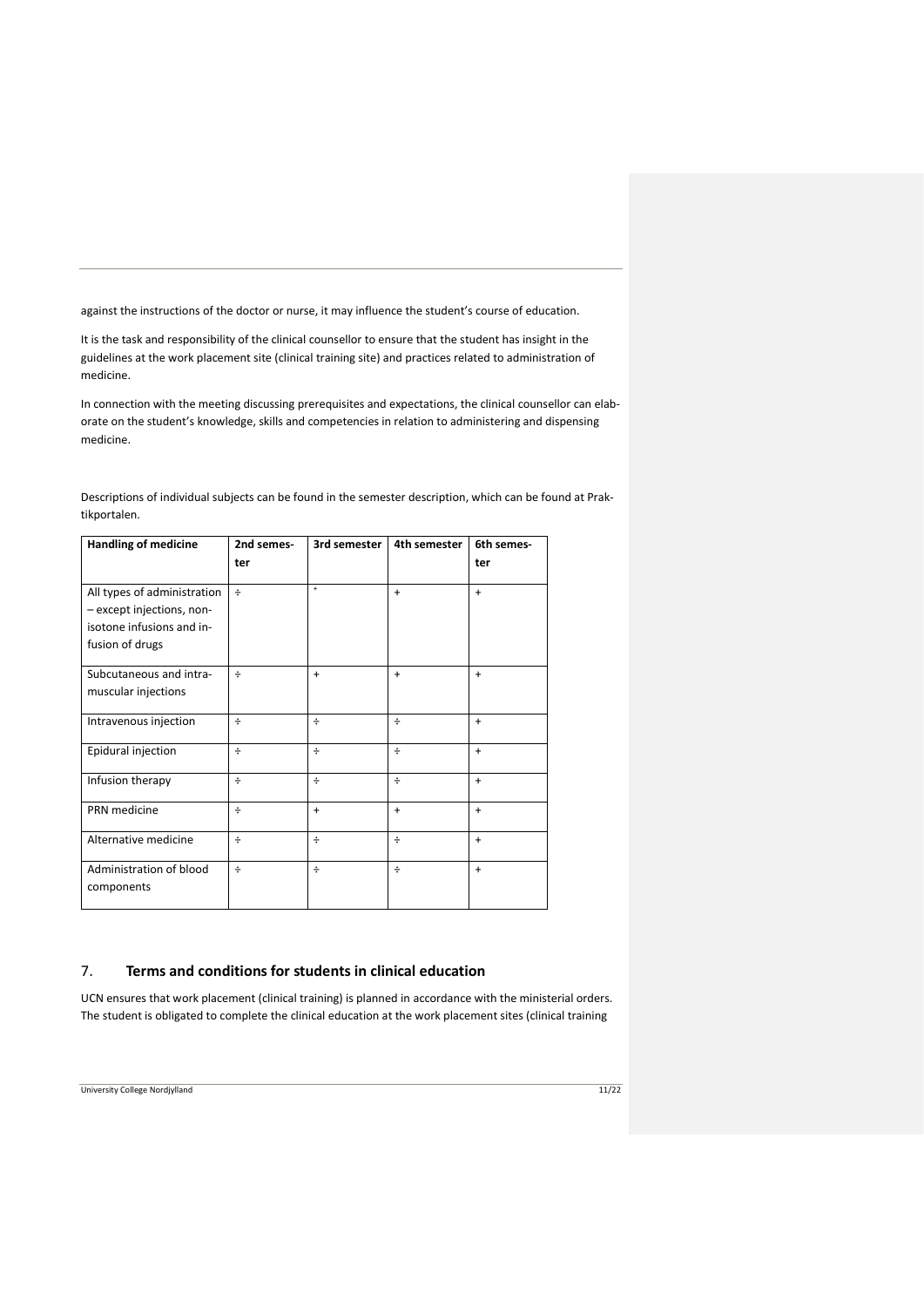sites) assigned by UCN. As all public-sector employees, students have to comply with rules of confidentiality also in relation to social media and e-mail correspondence. At the start of the education programme the student signs a confidentiality agreement, which can be retrieved a[t www.pointer.ucn.dk.](http://www.pointer.ucn.dk/)

#### <span id="page-11-0"></span>**7.1 Geographical spread**

The work placement sites (clinical training sites) are spread geographically all over the North Denmark Region. This means that students can expect to be assigned a work placement site (clinical training site), which entails extra time for transportation.

#### <span id="page-11-1"></span>**7.2 Students' attendance during clinical education**

The time students spent at the work placement site (clinical training site) is organised to ensure the optimal conditions for the student to achieve the learning outcome.

In long work placements (clinical training), the student participates in fixed and targeted teaching and education sessions focused on the exemplary patient pathways and nursing situations to develop the described learning outcome for the semester.

With reference to the study activity model, a study week with 43 hours is planned divided into

compulsory attendance for an average of 30 hours per week and 13 hours of study activities of own choice. The time spent at the work placement site (clinical training site) is planned in a collaboration between the clinical counsellor and the student to achieve the best possible course of education.

The intention behind the average compulsory attendance for 30 hours a week is that the student has one weekly study day to be used for relevant educational activities in or outside the framework of the work placement (clinical training), including studying at home.

The clinical counsellor documents the attendance at Praktikportalen. The registration by the clinical counsellor is a prerequisite for attending the internal examination/final examination of the semester.

The planning attendance must ensure that the clinical counsellor and the student have time together at the work placement site (clinical training site). Considerations related to the student's learning options are important when planning the student's attendance.

The fixed study activities take place at a study day.

## <span id="page-11-2"></span>**7.3 Local agreements**

For nursing students at UCN the following applies:

#### University College Nordjylland 12/22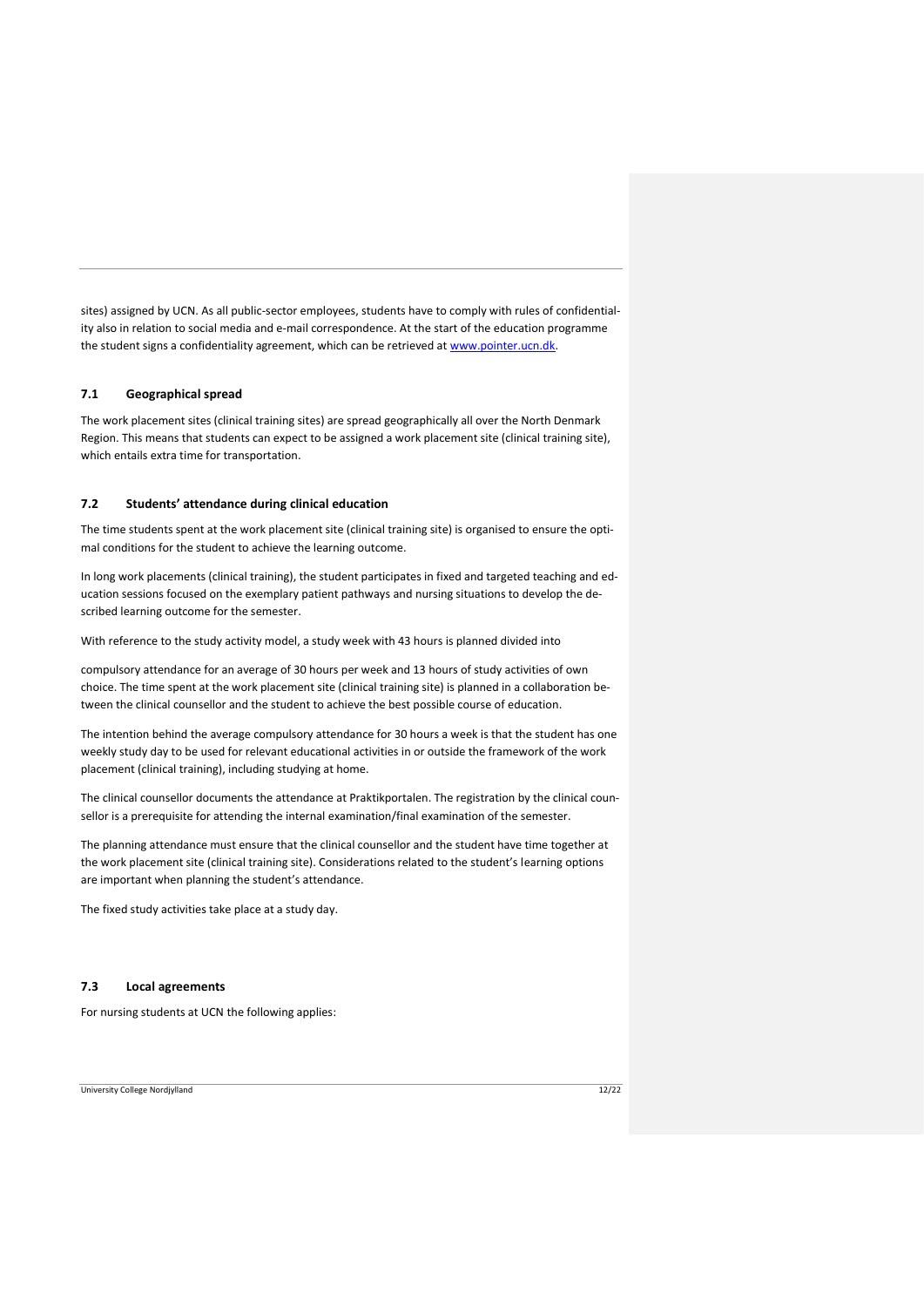- There is no scheduled clinical education for students from 24 December to 1 January (both dates included)
- On 1 May and Constitution Day it is assessed if there is an educational argument for students to be present at the work placement site (clinical training site); if not, a study day is scheduled
- There is no scheduled clinical education for students in weeks 27 to 33 (both weeks included)
- Students are not going to be present at the work placement site (clinical training site) at holidays not falling on a Sunday or holidays in connection with these. The attendance of the students in weeks with holidays not falling on a Sunday is adjusted to ensure the student also in these weeks will have an assigned study day, which can be used for activities relevant to the education at or outside the work placement site (clinical training site), including the student's home
- Students must be present at the work placement site (clinical training site) one weekend per month
- Students can be present at the work placement site (clinical training site) during evening and maybe night shifts if there is an obvious educational argument for the student's attendance according to the learning outcome of the semester. It is a prerequisite that there is a nurse with a delegated responsibility present during the shift
- Re-examination or alternative examination can be planned in connection with the next planned examination in week 5 or week 34
- Individual agreements can be made between the student and the clinical counsellor concerning attendance at time points other than those outlined above when there is an educational argument for this.

## <span id="page-12-0"></span>**8. Non-attendance in compulsory clinical education**

#### <span id="page-12-1"></span>**8.1.1 General conditions**

Non-attendance in compulsory clinical education is registered and assessed by the clinical counsellor at the work placement site (clinical training site). At the end of each work placement (clinical training), the clinical counsellor documents the attendance. If the student has been absent for more than 10% of the work placement (clinical training), the student and the clinical counsellor agree on and make a plan for catching up caused by the non-attendance. This plan is documented in the student's individual study plan. If it is not possible to make up for the non-attendance within the time required for the student to attend (30hrs/week), the clinical coordinator at UCN is contacted to plan an alternative or a new work placement period (clinical training period). See semester descriptions for the management of non-attendance.

## <span id="page-12-2"></span>**8.1.2 Valid reasons for non-attendance**

- Illness which can be documented by a note (issued by a doctor and paid by the student)
- Public duty or student political work which can be documented.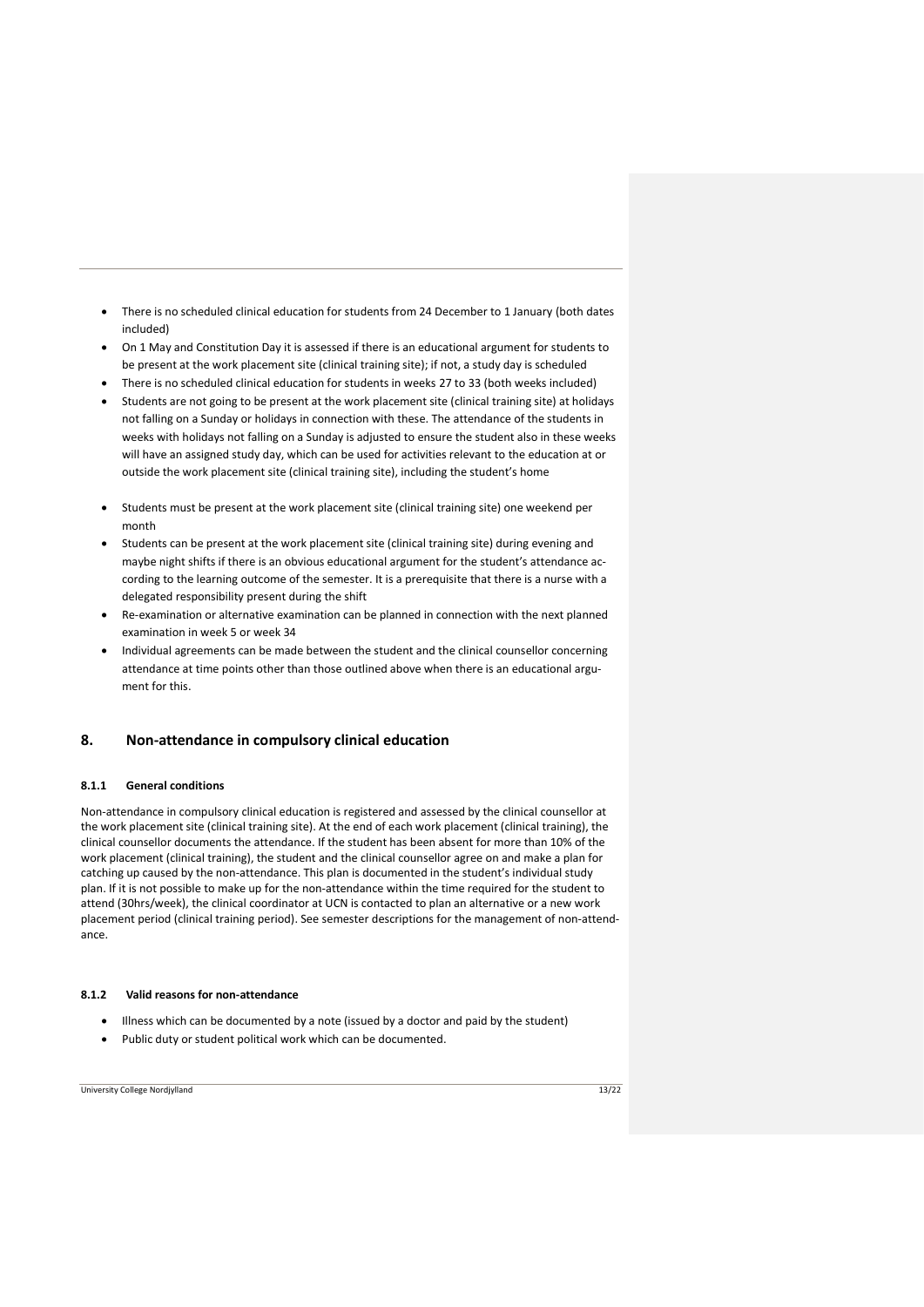## <span id="page-13-0"></span>**9. Termination and evaluation of clinical education**

When a work placement period (clinical training period) is terminated, the student must evaluate the work placement (clinical training) by filling in an evaluation form forwarded by UCN to the student by e-mail.

The purpose of evaluating work placement (clinical training) is:

- To give the work placement sites (clinical training sites) and UCN the possibility to currently and systematically develop and ensure the quality of clinical education
- To give the student the possibility to have a say concerning the framework and conditions for learning at work placement sites (clinical training sites)
- To give the work placement sites (clinical training sites), UCN and the controlling bodies at UCN insight into how the students perceive the framework and conditions for learning in clinical practice
- To include evaluations as an element in the approval of work placement sites (clinical training sites)
- To contribute to meet the criteria for a professional bachelor degree programme

At termination of work placement (clinical training), the student fills in an electronic evaluation form. Before submitting the form to UCN, the evaluation form is printed and discussed with the clinical counsellor after the internal examination. The work placement site (clinical training site) is responsible for any changes in the general study plan based on the evaluation.

At UCN all evaluations are comprised in the subsequent module and the results can be found at [www.pointer.ucn.dk](http://www.pointer.ucn.dk/) 

## <span id="page-13-1"></span>**10. Complaints related to clinical education**

#### <span id="page-13-2"></span>**10.1 Principles for the processing of complaints**

The student council formulates principles for processing of complaints and are not involved in the specific management of complaints. The student council is briefed after the complaint process about the complaint and the conclusion. If a complaint is related to fundamental problems, the clinical coordinator presents these to the student council.

#### <span id="page-13-3"></span>**10.2 Prior to the complaint**

When educational issues are perceived as problematic, the student has the possibility to complain. The complaint must be in writing and forwarded to the clinical coordinator. The aim is that the student(s), the

University College Nordjylland 14/22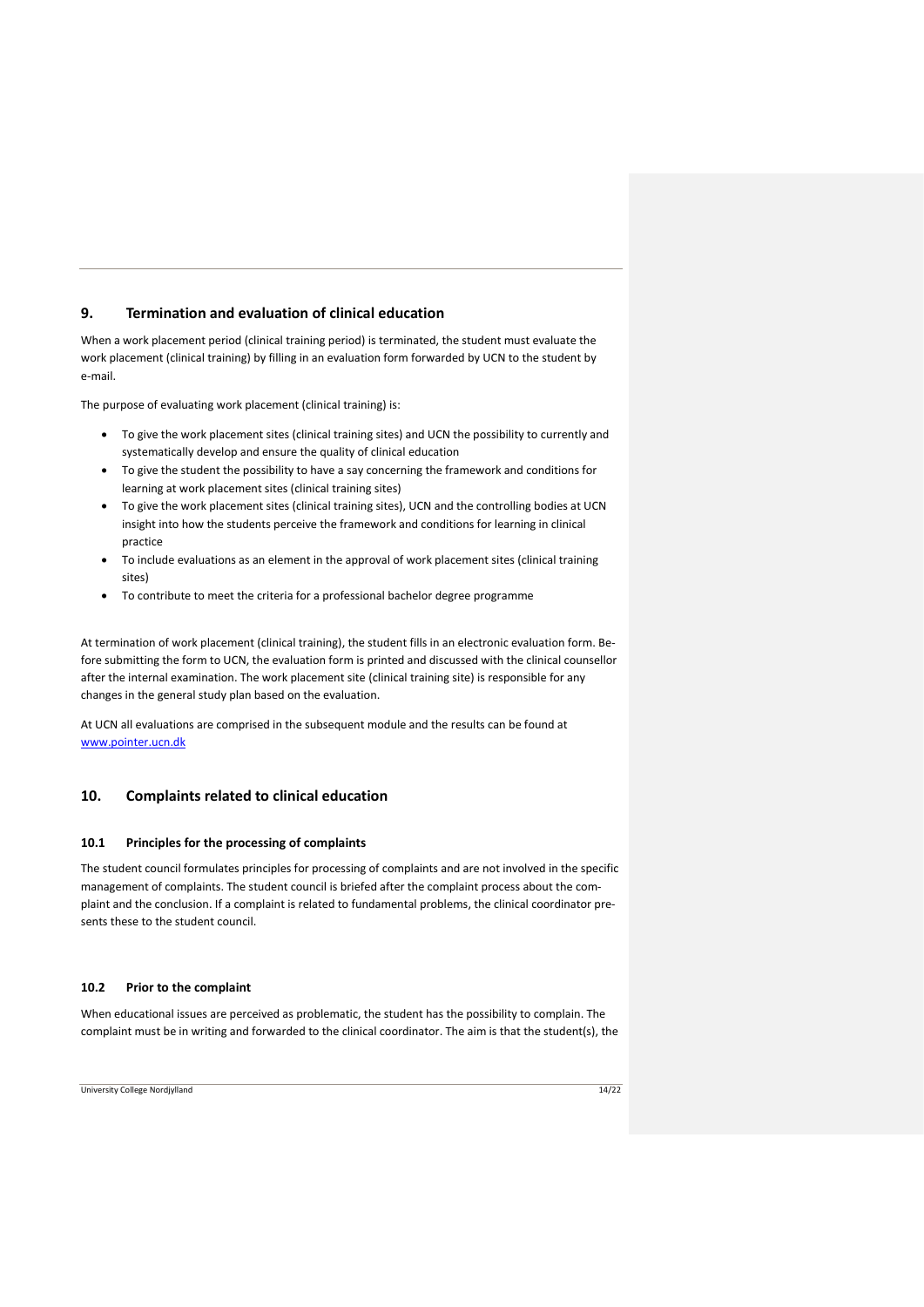clinical counsellor(s), the nurse manager and the lecturer have attempted to solve any problems related to education before filing a complaint.

## <span id="page-14-0"></span>**10.3 The complaint**

The complaint must be substantiated on the basis of the study conditions at the work placement site (clinical training site) and the learning outcome of the work placement period (clinical training period). It is an advantage if the complaint includes specific examples and reproductions of specific situations with as many nuances as possible.

#### <span id="page-14-1"></span>**10.4 Deadline**

It should be attempted to file the complaint before the termination of the work placement (clinical training) and no later than two weeks after termination of clinical education. If the deadline is not met, the complaint may be rejected.

#### <span id="page-14-2"></span>**10.5 Processing of the complaint**

The clinical coordinator at UCN sends the complaint to the person responsible at the work placement site (clinical training site), the clinical education coordinator, the nurse manager and the deputy head of the work placement site (clinical training site). The work placement site (clinical training site) is requested to respond to the complaint in writing to be discussed at a meeting.

Without delay, the clinical coordinator at UCN calls for a meeting with:

- Representatives from the work placement site (clinical training site): clinical counsellor(s)m study coordinator(s)/clinical education coordinator, nurse manager and maybe the deputy head/head of the department
- Representatives from the management and the clinical coordinator at UCN
- The student(s) who has/have filed the complaint
- A lay representative if the student(s) request(s) this.

The purpose of the meeting is:

- To give the parties the possibility to present their views
- To discuss possible solutions.

All representatives will get the relevant material related to the complaint. All representatives have to comply with rules of confidentiality. The meeting ends with a written conclusion. The clinical coordinator has the authority to decide the result of the complaint.

University College Nordjylland 15/22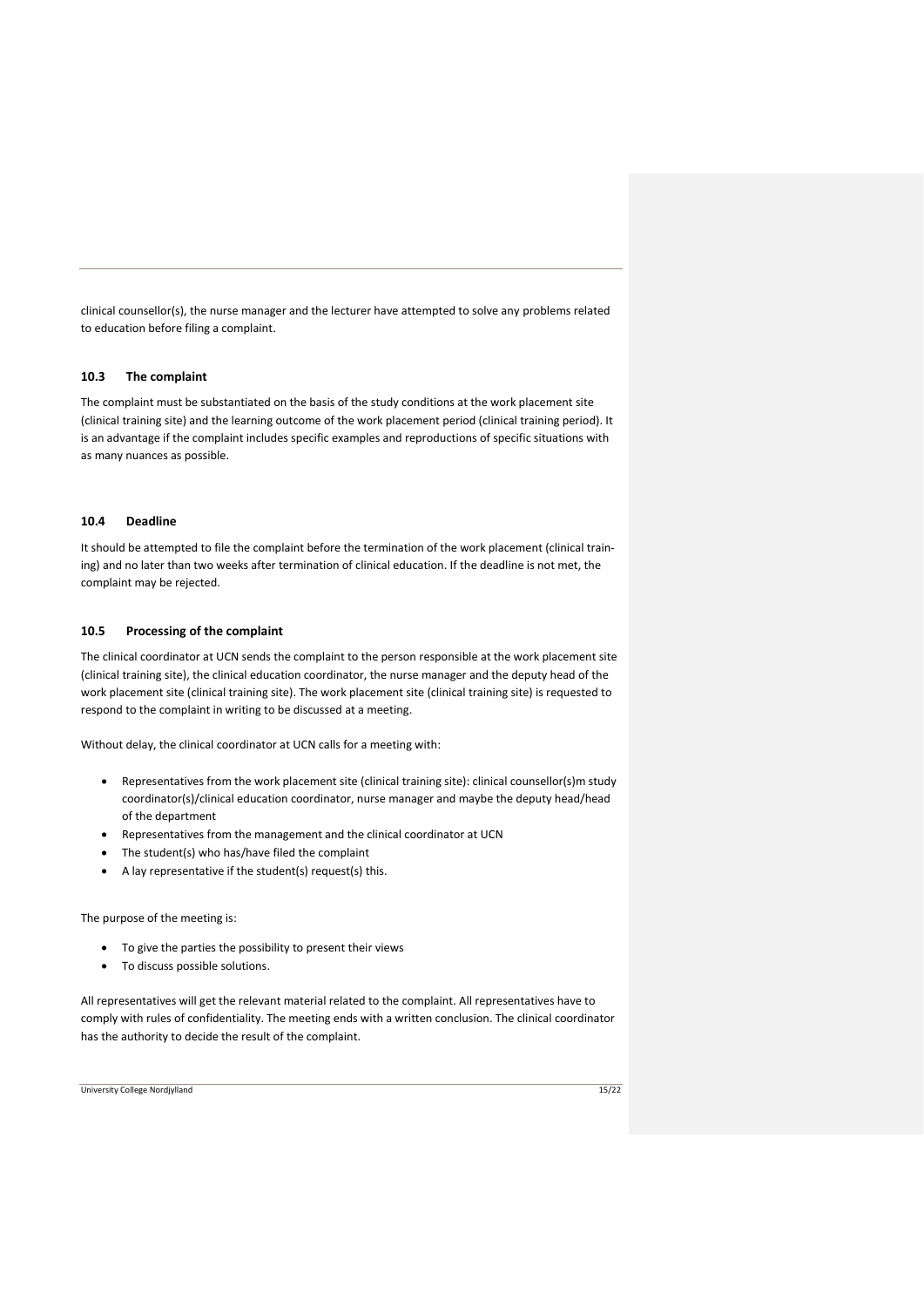The student and the work placement site (clinical training site), the nurse manager, the clinical education coordinator/manager receive a response to the complaint and precautions have been taken by UCN. The deadline for processing of a complaint is six weeks.

#### <span id="page-15-0"></span>**10.6 Follow-up of complaint**

When there is a decision concerning the complaint, the clinical coordinator and head of studies at UCN decide if they should:

- Pay an extra visit to the work placement site (clinical training site) to discuss the work placement (clinical training) and collect experiences to learn from
- Reject the complaint as unjustified
- Suggest changes to improve the study environment at the work placement site (clinical training site)
- If there are more complaints and problems and there have been repeated attempts to solve these, UCN can decide to terminate the collaboration with the work placement site (clinical training site).

#### <span id="page-15-1"></span>**11. Spending a semester or part of a semester abroad**

Contact the international coordinator by e-mail for further information.

## <span id="page-15-2"></span>**12. Guidelines for prevention of MRSA**

Infection hygiene authorities in North Denmark Region have decided that students who have worked or been admitted to hospital outside Norway, Sweden, Greenland and The Netherlands must be tested to find out if they are carriers of MRSA. A swap test can be taken at the general practitioner. Information for students on guidelines for MRSA testing can be retrieved at <https://pri.rn.dk/Sider/8789.aspx>

## <span id="page-15-3"></span>**13. Policy on violence**

During clinical education, nursing students may meet patients/citizens/residents or relatives with an aggressive or threatening behaviour.

If the student is exposed to violence or threats in connection with clinical education, the policy on violence at the work placement site (clinical training site) applies. It is important that the student exposed to violence or threats of violence or another person present informs UCN about the episode. The student counsellor at UCN follows up based on an individual assessment.

University College Nordjylland 16/22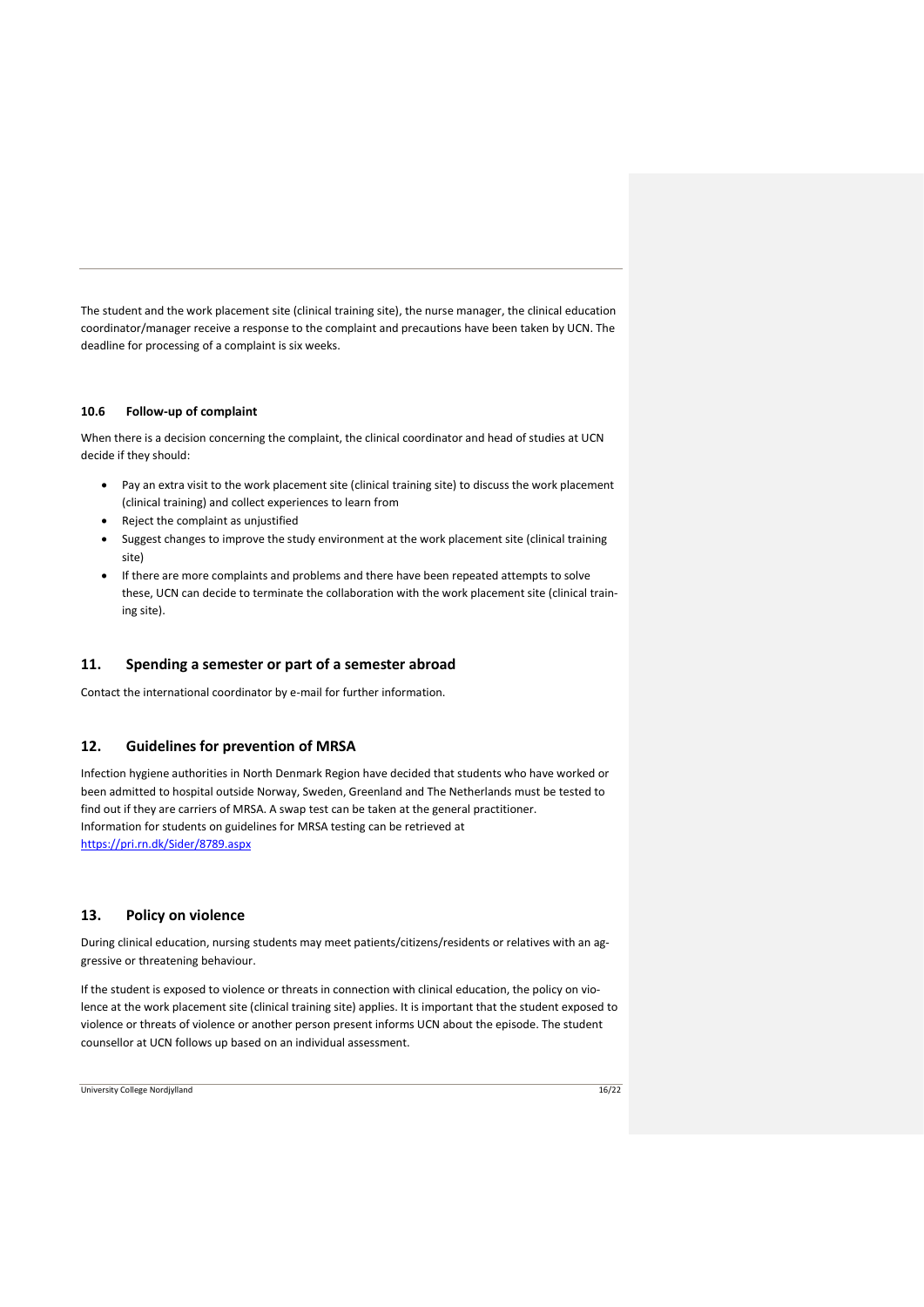## <span id="page-16-0"></span>**14. Child protection certificate or certificate of criminal record**

Guidelines for obtaining child protection certificates or certificates of criminal record for nursing students can be retrieved at (law no. 444 of 23/05/2012) [www.retsinformation.dk](http://www.retsinformation.dk/)

When introduced to clinical education at UCN, nursing students are informed that they may be asked to present a certificate of criminal record with violations of the law registered for the past five years or to give consent to collect a certificate of criminal record at the police and public authorities with violations of the law at least 10 years from the final decision or a child protection certificate. Further information at [www.politi.dk](http://www.politi.dk/)

#### <span id="page-16-1"></span>**14.1 Psychiatry in North Denmark Region**

Students in work placement (clinical training) in the child and adolescent psychiatry are notified digitally (E-boks) to consent to retrieval of a child protection certificate. North Denmark Region authorities store the certificate while the student is in work placement (clinical training).

#### <span id="page-16-2"></span>**14.2 Aalborg University Hospital**

Students in work placement (clinical training) at paediatric departments are notified digitally (E-boks) to consent to retrieval of a child protection certificate. North Denmark Region authorities store the certificate while the student is in work placement (clinical training).

## <span id="page-16-3"></span>**14.3 North Denmark Regional Hospital**

Students in work placement (clinical training) at paediatric departments are notified digitally (E-boks) to consent to retrieval of a child protection certificate. North Denmark Region authorities store the certificate while the student is in work placement (clinical training).

University College Nordjylland 17/22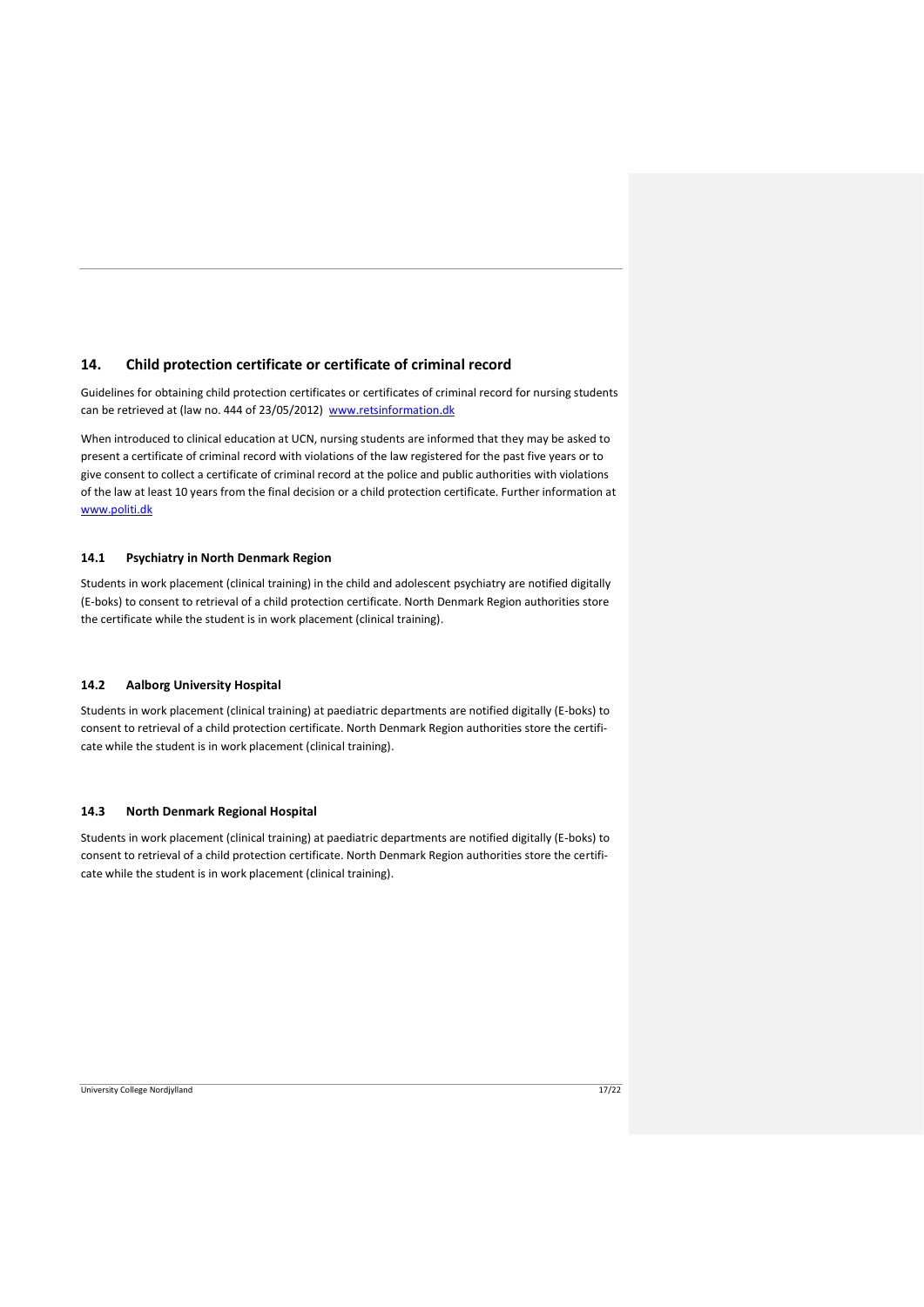## <span id="page-17-0"></span>**15. Appendix 1 The meeting to discuss prerequisites and expectations**

#### **A written draft to be used at the meeting to discuss prerequisites and expectations, autumn 2016**

Within the first week of your work placement (clinical training), a meeting is held between you and your clinical counsellor to discuss prerequisites and expectations. This meeting is the basis for planning your work placement (clinical training). It is expected that you deliver a written draft for the meeting no later than Tuesday in the first week of your work placement (clinical training). In this draft, you both describe your prerequisites and your expectations to the work placement (clinical training). If you have completed a learning style test, you bring the test and it will be included in the planning.

You can take the starting point in the following questions:

#### **Prerequisites**:

- What are your experiences concerning studying maybe based on a learning style test?
- Which values do you find meaningful in the meeting with other people?
- How do you work with your professional identity?

#### **Prerequisites concerning learning outcome in work placement (clinical training)**:

Use the semester descriptions under the headline "Goals for learning outcome in clinical education" to describe which knowledge, skills and competencies you have.

If you make a written draft for the meeting discussing prerequisites and expectations for the first time, you may find the example below on learning outcome for the 1st semester helpful:

*"Apply and argue for basic hygiene principles compliance with current guidelines"* 

- What is your knowledge of hygiene principles from the theoretical part of your education?
- Which current guidelines do you have knowledge of? and which do you find relevant in relation to the work placement (clinical training) you are about to start?
- Which skills and competencies do you have in relation to applying hygiene principles from the skills laboratory and from the first week in work placement (clinical training)?
- Which skills and competencies do you find relevant to develop in relation to you next work placement (clinical training)?

If you have previous experiences making a written draft for the meeting discussing prerequisites and expectations, you can use the principle of dividing the objectives for learning outcome to make your prerequisites clear.

#### **Expectations to collaboration**:

Describe your expectations to the future collaboration with the work placement site (clinical training site):

- In your opinion, what characterises a good collaboration?
- What is your contribution to the collaboration with others?
- What are your expectations to the people you collaborate with?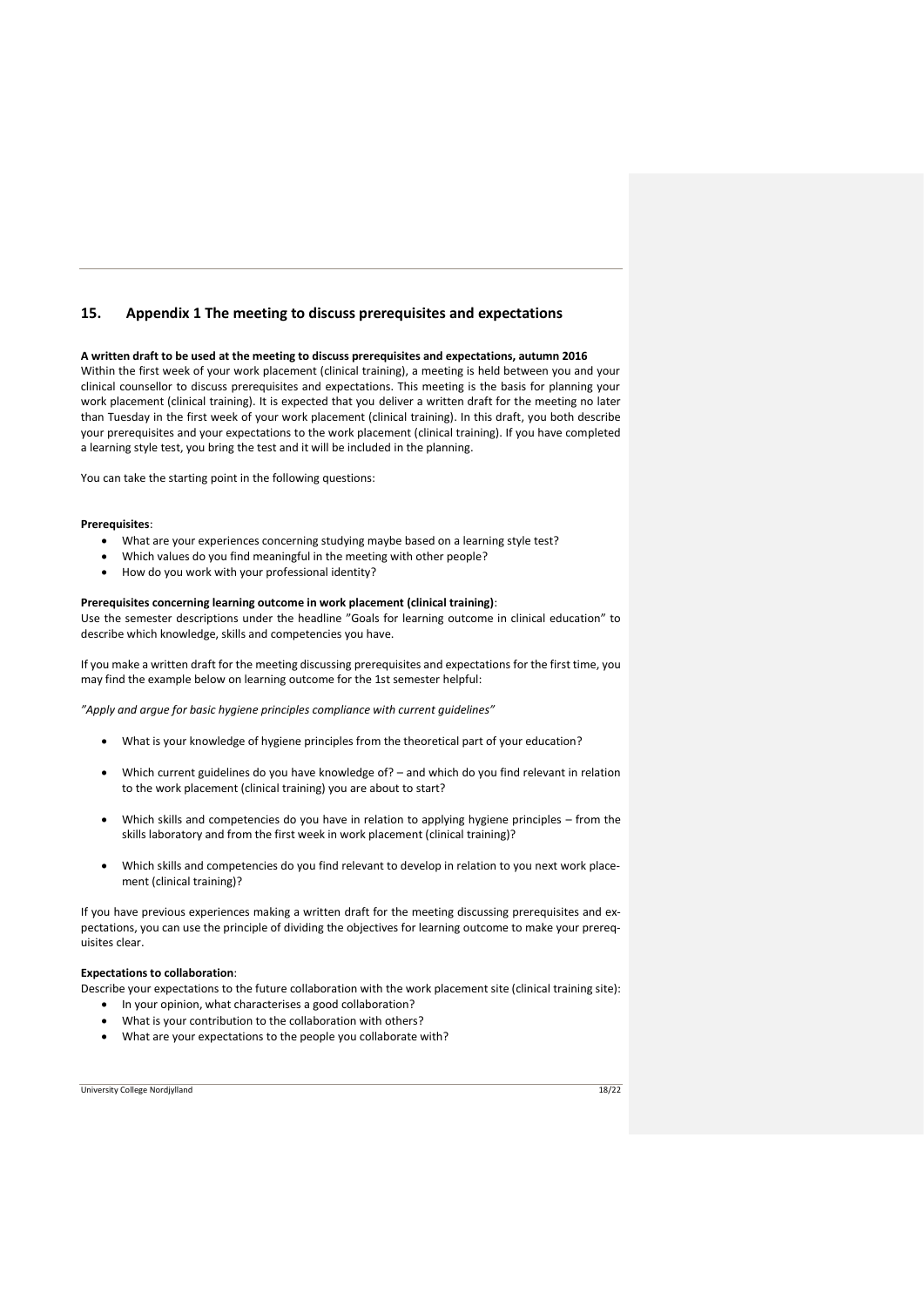## **Expectations to counselling**:

- In your opinion, what kind of counselling will provide the best learning for you?<br>• When should the individual study plan be accessible for the clinical counsellor a
- When should the individual study plan be accessible for the clinical counsellor at Praktikportalen?
- What are your expectations to counselling before, during and after?
- Mutual agreements on confidentiality related to counselling.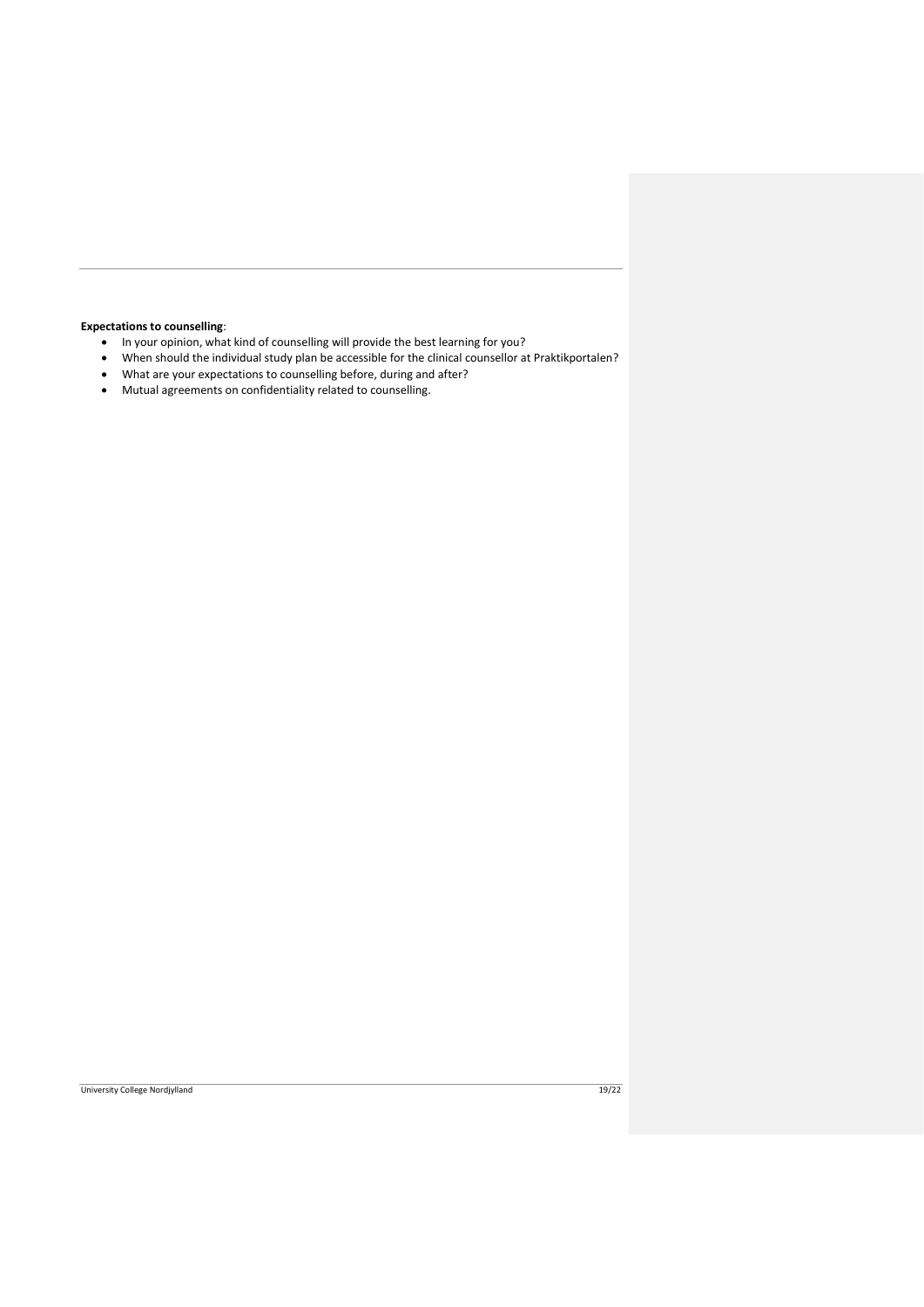## <span id="page-19-0"></span>**16. Appendix 2 Template for general study plan**

# **Presentation of the work placement site (clinical training site)**

Name, address, phone number and e-mail address

Clinical field: Tasks and functions

Patient categories/citizen categories

Overall education and training task

# **Organization and management at work placement site (clinical training site)**

Description of work placement site (clinical training site) in the organization, including staffing, professions, level of experience and safety issues

Description of nursing

University College Nordjylland 20/22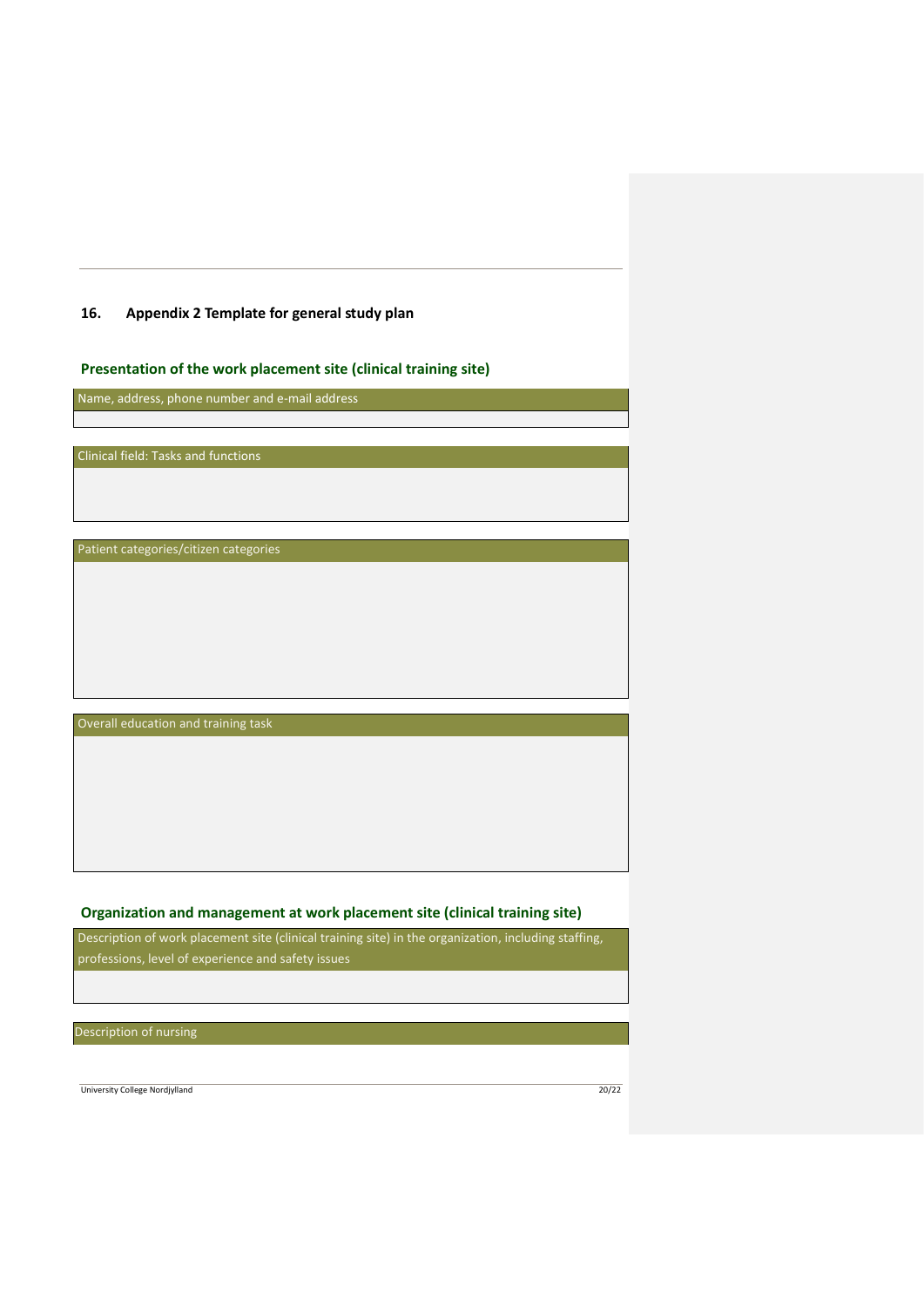Interprofessional and cross-sector collaborators

Plan for elective ECTS points

**Nursing at work placement site (clinical training site)**

Key clinical nursing professional problems

Typical clinical nursing tasks

Typical patient pathways

Methods in clinical practice

Current nursing development and research areas as well as quality development initiatives

University College Nordjylland 21/22